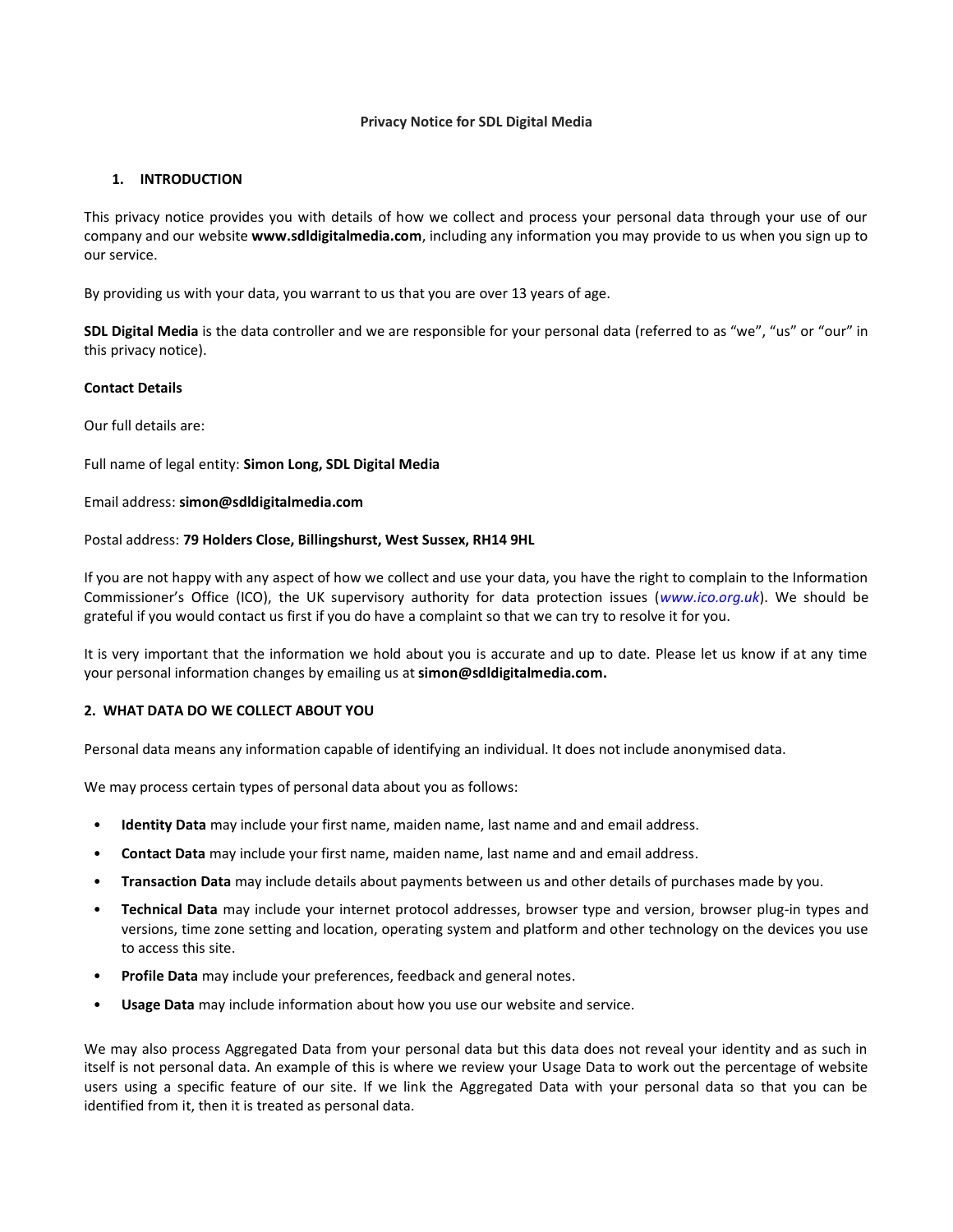#### **Sensitive Data**

We do not collect any Sensitive Data about you. Sensitive data refers to data that includes details about your race or ethnicity, religious or philosophical beliefs, sex life, sexual orientation, political opinions, trade union membership, information about your health and genetic and biometric data. We do not collect any information about criminal convictions and offences.

Where we are required to collect personal data by law, or under the terms of the contract between us and you do not provide us with that data when requested, we may not be able to perform the contract (i.e. we may not be able to provide you with a cleaning service). If you don't provide us with the requested data, we may have to cancel the service but if we do, we will notify you at the time.

## . **3. HOW WE COLLECT YOUR PERSONAL DATA**

We collect data about you through a variety of different methods including:

- **Direct interactions:** You may provide data by filling in forms on our site or by communicating with us by post, phone, email or otherwise, including when you:
	- •sign up for our email communications;
	- •request resources or information to be sent to you; or
	- •give us feedback.
- **Automated technologies or interactions:** As you use our site, we may automatically collect Technical Data about your equipment, browsing actions and usage patterns. We collect this data by using cookies, server logs and similar technologies. We may also receive Technical Data about you if you visit other websites that use our cookies. Please see our cookie policy at<http://www.sdldigitalmedia.com/cookie-policy> for further details.
- **Third parties or publicly available sources:** We may receive personal data about you from various third parties and public sources as set out below:
	- analytics providers such as Google based outside the EU;

# **4. HOW WE USE YOUR PERSONAL DATA**

We will only use your personal data when legally permitted. The most common uses of your personal data are:

- Where we need to perform the contract between us.
- Where it is necessary for our legitimate interests (or those of a third party) and your interests and fundamental rights do not override those interests.
- Where we need to comply with a legal or regulatory obligation.

Generally, we do not rely on consent as a legal ground for processing your personal data, other than in relation to sending marketing communications to you via email or text message. You have the right to withdraw consent to marketing at any time by emailing us at **simon@sdldigitalmedia.com** or you can click the unsubscribe link at the bottom of any of our emails.

#### **Purposes for processing your personal data**

Set out below is a description of the ways we intend to use your personal data and the legal grounds on which we will process such data. We have also explained what our legitimate interests are where relevant.

We may process your personal data for more than one lawful ground, depending on the specific purpose for which we are using your data. Please email us at **simon@sdldigitalmedia.com** if you need details about the specific legal ground we are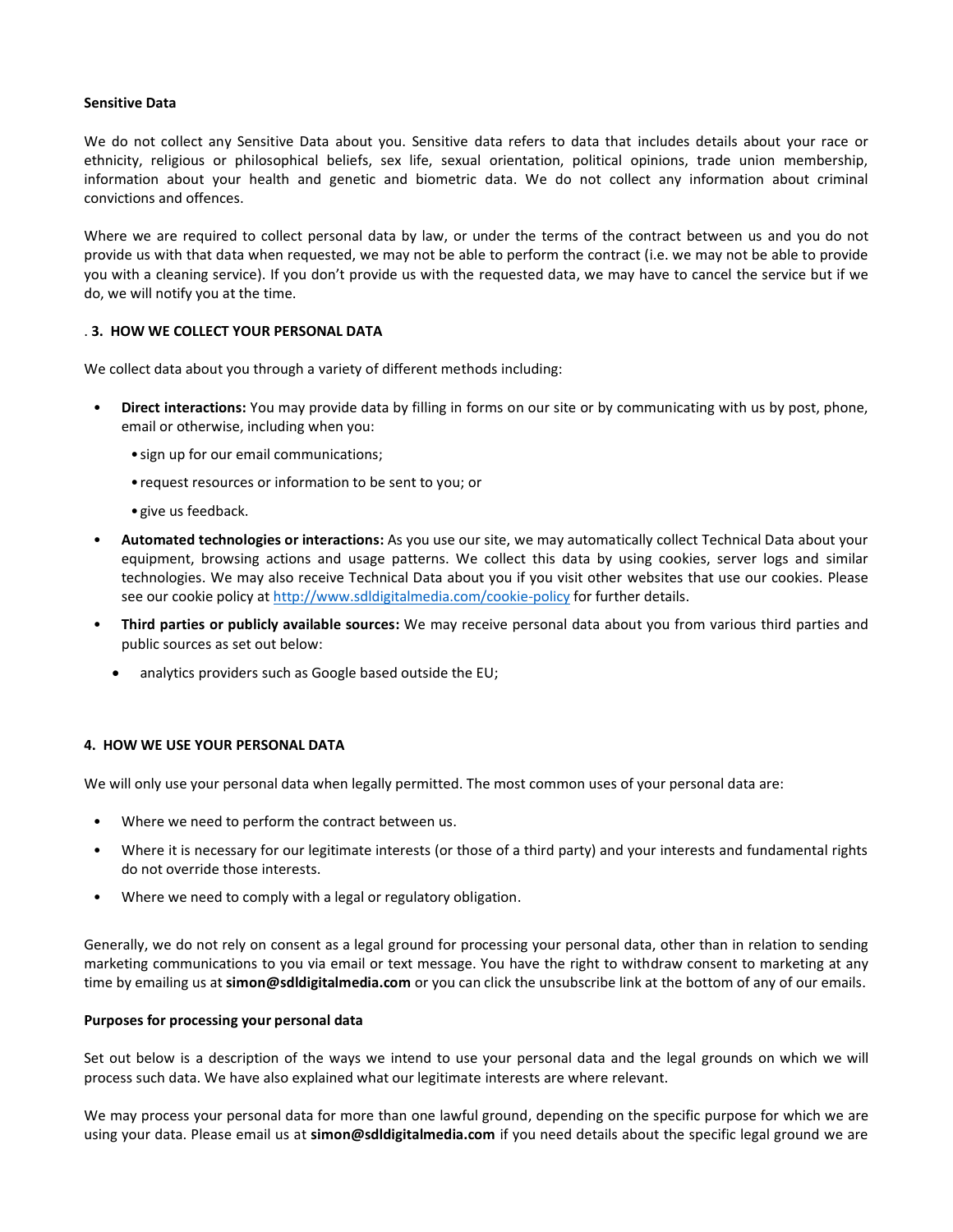relying on to process your personal data where more than one ground has been set out in the table below.

| <b>Purpose/Activity</b>                                                                                                                                                                 | <b>Type of data</b>                                                                                    | Lawful basis for processing                                                                                                                                                                                                                                                                         |
|-----------------------------------------------------------------------------------------------------------------------------------------------------------------------------------------|--------------------------------------------------------------------------------------------------------|-----------------------------------------------------------------------------------------------------------------------------------------------------------------------------------------------------------------------------------------------------------------------------------------------------|
| To register you as a new customer                                                                                                                                                       | (a) Identity<br>(b) Contact                                                                            | Performance of a contract with you                                                                                                                                                                                                                                                                  |
| To process and deliver your order<br>including:<br>(a) Manage payments, fees and charges<br>(b) Collect and recover money owed to<br>us                                                 | (a) Identity<br>(b) Contact<br>(c) Financial<br>(d) Transaction<br>(e) Marketing and<br>Communications | (a) Performance of a contract with you<br>(b) Necessary for our legitimate interests to<br>recover debts owed to us                                                                                                                                                                                 |
| To manage our relationship with you<br>which will include:<br>(a) Notifying you about changes to our<br>terms or privacy policy<br>(b) Asking you to leave a review or take<br>a survey | (a) Identity<br>(b) Contact<br>(c) Profile<br>(d) Marketing and<br>Communications                      | (a) Performance of a contract with you<br>(b) Necessary to comply with a legal obligation<br>(c) Necessary for our legitimate interests to keep<br>our records updated and to study how<br>customers use our products/services                                                                      |
| To enable you to partake in a prize<br>draw, competition or complete a survey                                                                                                           | (a) Identity<br>(b) Contact<br>(c) Profile<br>(d) Usage<br>(e) Marketing and<br>Communications         | (a) Performance of a contract with you<br>(b) Necessary for our legitimate interests to<br>study how customers use our products/services,<br>to develop them and grow our business                                                                                                                  |
| To administer and protect our business<br>and our site (including troubleshooting,<br>data analysis, testing, system<br>maintenance, support, reporting and<br>hosting of data)         | (a) Identity<br>(b) Contact<br>(c) Technical                                                           | (a) Necessary for our legitimate interests for<br>running our business, provision of<br>administration and IT services, network security,<br>to prevent fraud and in the context of a business<br>reorganisation or group restructuring exercise<br>(b) Necessary to comply with a legal obligation |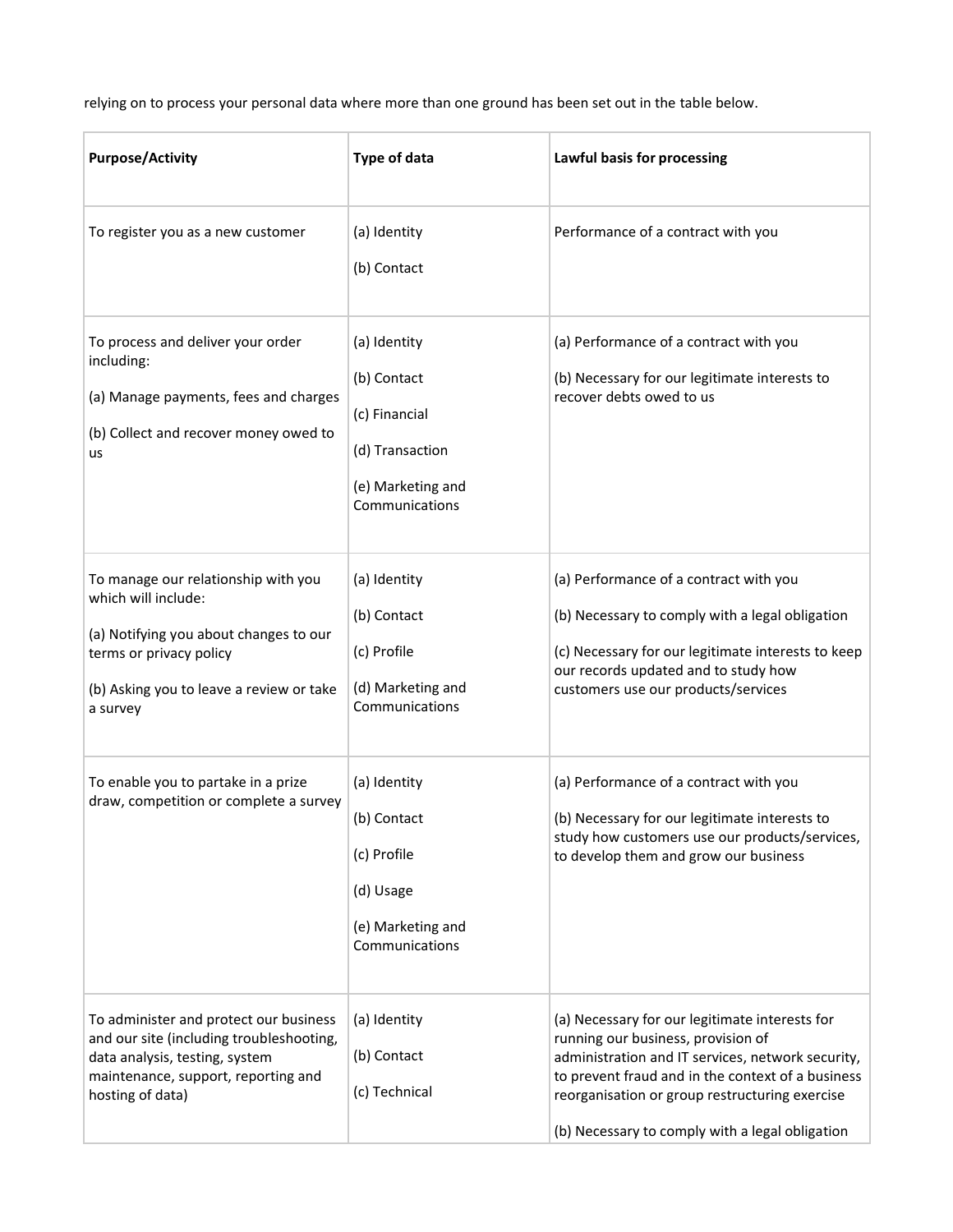| To deliver relevant content and<br>advertisements to you and measure<br>and understand the effectiveness of our<br>advertising | (a) Identity<br>(b) Contact<br>(c) Profile<br>(d) Usage<br>(e) Marketing and<br>Communications<br>(f) Technical | Necessary for our legitimate interests to study<br>how customers use our products/services, to<br>develop them, to grow our business and to<br>inform our marketing strategy                                       |
|--------------------------------------------------------------------------------------------------------------------------------|-----------------------------------------------------------------------------------------------------------------|--------------------------------------------------------------------------------------------------------------------------------------------------------------------------------------------------------------------|
| To use data analytics to improve our<br>website, products/services, marketing,<br>customer relationships and experiences       | (a) Technical<br>(b) Usage                                                                                      | Necessary for our legitimate interests to define<br>types of customers for our products and<br>services, to keep our site updated and relevant,<br>to develop our business and to inform our<br>marketing strategy |
| To make suggestions and<br>recommendations to you about goods<br>or services that may be of interest to<br>you                 | (a) Identity<br>(b) Contact<br>(c) Technical<br>(d) Usage<br>(e) Profile                                        | Necessary for our legitimate interests to develop<br>our products/services and grow our business                                                                                                                   |

#### **Marketing communications**

You will receive marketing communications from us if you have:

- (i) requested information from us or purchased goods or services from us; or
- (ii) if you provided us with your details and ticked the box at the point of entry of your details for us to send you marketing communications; and
- (iii) in each case, you have not opted out of receiving that marketing.

We will get your express opt-in consent before we share your personal data with any third party for marketing purposes.

You can ask us or third parties to stop sending you marketing messages at any time by emailing us at simon@sdldigitalmedia.com at any time or by clicking on the unsubscribe link at the bottom of any of our emails.

Where you opt out of receiving our marketing communications, this will not apply to personal data provided to us as a result of a product/service purchase, warranty registration, product/service experience or other transactions.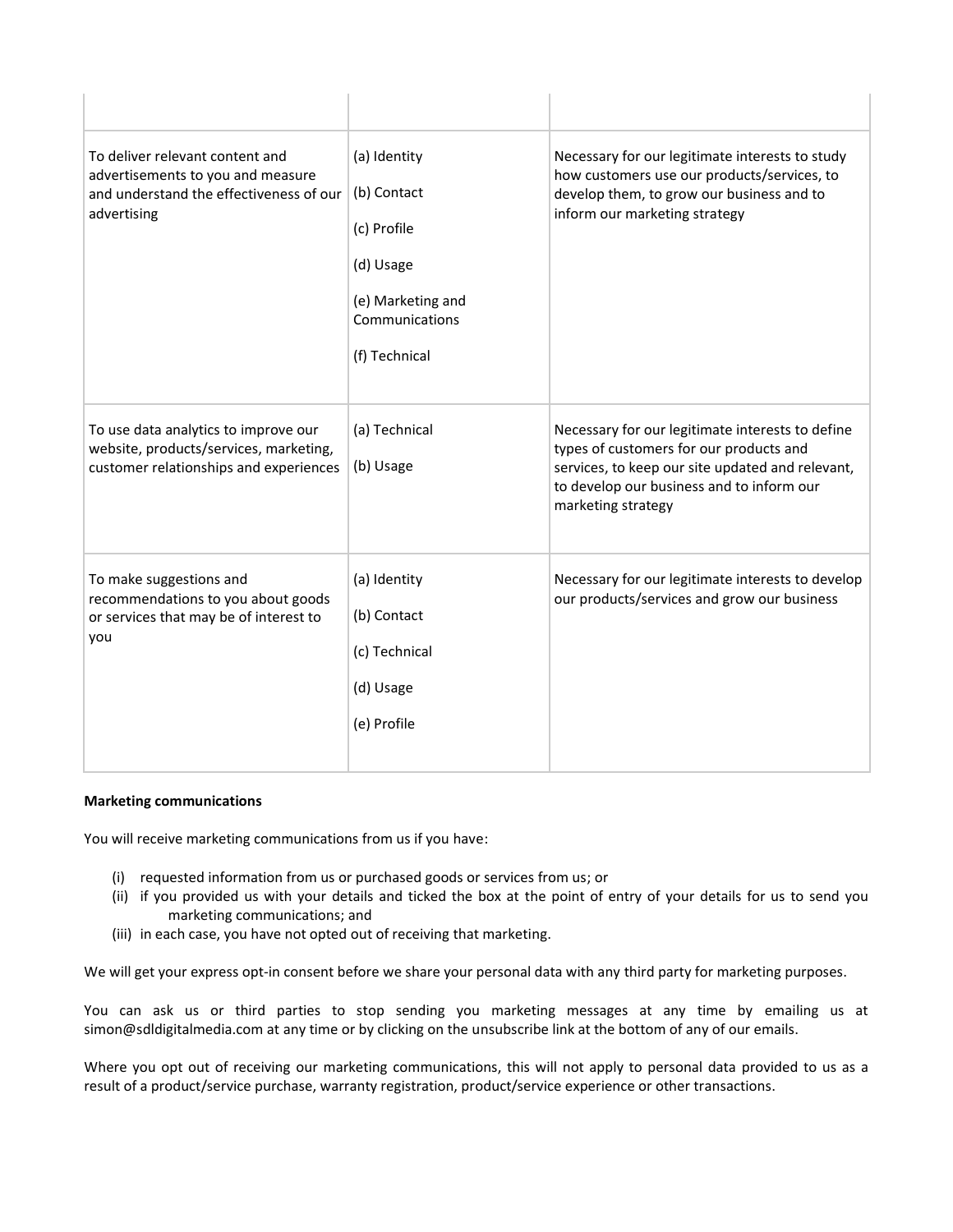## **Change of purpose**

We will only use your personal data for the purposes for which we collected it, unless we reasonably consider that we need to use it for another reason and that reason is compatible with the original purpose. If you wish to find out more about how the processing for the new purpose is compatible with the original purpose, please email us at **simon@sdldigitalmedia.com**

If we need to use your personal data for a purpose unrelated to the purpose for which we collected the data, we will notify you and we will explain the legal ground of processing.

We may process your personal data without your knowledge or consent where this is required or permitted by law.

## **3. DISCLOSURES OF YOUR PERSONAL DATA**

We may have to share your personal data with the parties set out below for the purposes set out in the table in paragraph 2 above:

- Service providers who provide IT and system administration services.
- Professional advisers including lawyers, bankers, auditors and insurers who provide consultancy, banking, legal, insurance and accounting services.
- HM Revenue & Customs, regulators and other authorities based in the United Kingdom and other relevant jurisdictions who require reporting of processing activities in certain circumstances.
- Third parties to whom we sell, transfer, or merge parts of our business or our assets.

We require all third parties to whom we transfer your data to respect the security of your personal data and to treat it in accordance with the law. We only allow such third parties to process your personal data for specified purposes and in accordance with our instructions.

## **6. INTERNATIONAL TRANSFERS**

Countries outside of the European Economic Area (**EEA**) do not always offer the same levels of protection to your personal data, so European law has prohibited transfers of personal data outside of the EEA unless the transfer meets certain criteria.

Many of our third parties service providers are based outside the European Economic Area (**EEA**) so their processing of your personal data will involve a transfer of data outside the EEA.

Whenever we transfer your personal data out of the EEA, we do our best to ensure a similar degree of security of data by ensuring at least one of the following safeguards is implemented:

- We will only transfer your personal data to countries that have been deemed to provide an adequate level of protection for personal data by the European Commission; or
- Where we use certain service providers, we may use specific contracts or codes of conduct or certification mechanisms approved by the European Commission which give personal data the same protection it has in Europe; or
- Where we use providers based in the United States, we may transfer data to them if they are part of the EU-US Privacy Shield which requires them to provide similar protection to personal data shared between the Europe and the US.

If none of the above safeguards is available, we may request your explicit consent to the specific transfer. You will have the right to withdraw this consent at any time.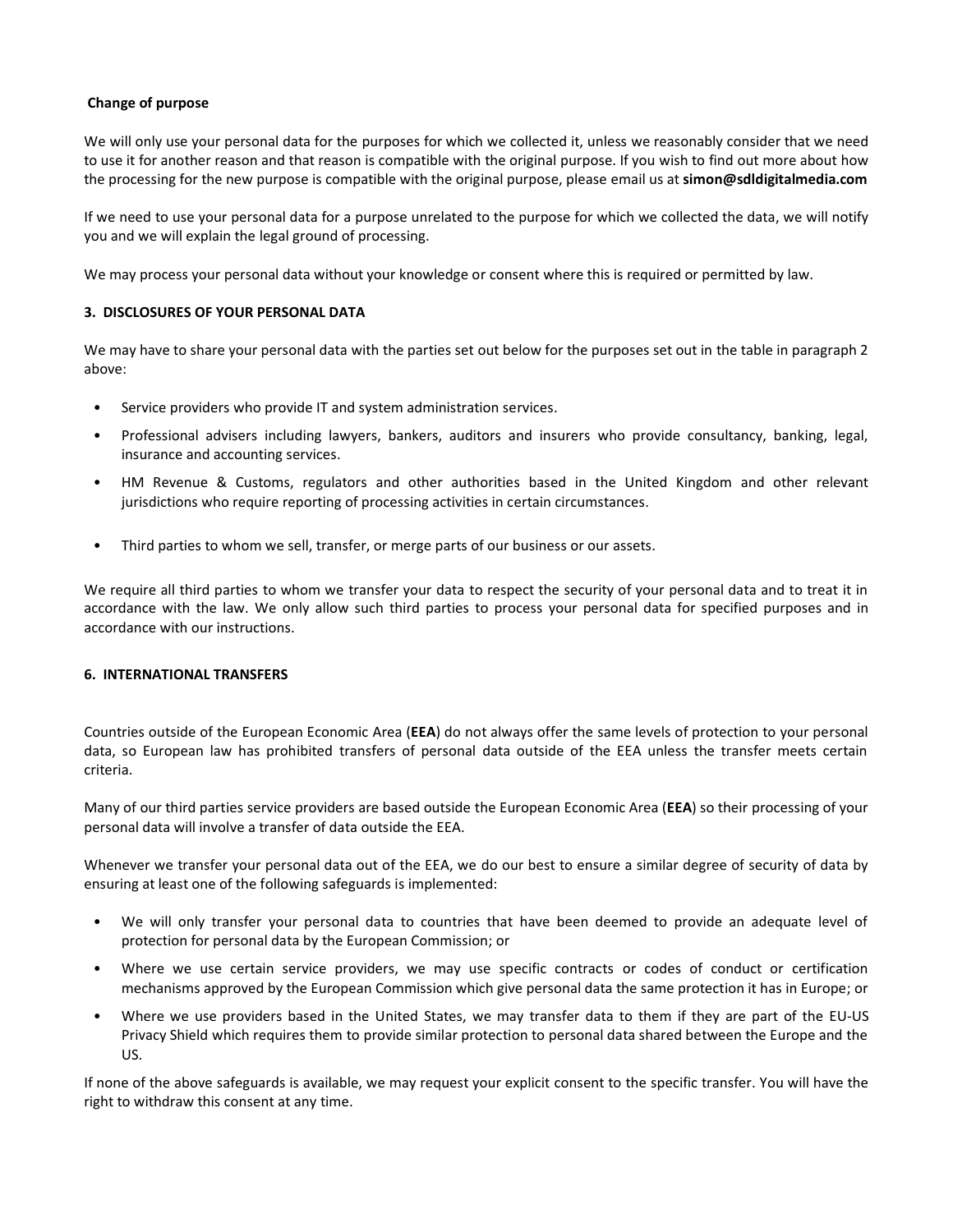Please email us at **simon@sdldigitalmedia.com** if you want further information on the specific mechanism used by us when transferring your personal data out of the EEA.

#### **7. DATA SECURITY**

We have put in place appropriate security measures to prevent your personal data from being accidentally lost, used or accessed in an unauthorised way, altered or disclosed. In addition, we limit access to your personal data to those employees, agents, contractors and other third parties who have a business need to know such data. They will only process your personal data on our instructions, and they are subject to a duty of confidentiality.

We have put in place procedures to deal with any suspected personal data breach and will notify you and any applicable regulator of a breach where we are legally required to do so.

## **8. DATA RETENTION**

We will only retain your personal data for as long as necessary to fulfil the purposes we collected it for, including for the purposes of satisfying any legal, accounting, or reporting requirements.

To determine the appropriate retention period for personal data, we consider the amount, nature, and sensitivity of the personal data, the potential risk of harm from unauthorised use or disclosure of your personal data, the purposes for which we process your personal data and whether we can achieve those purposes through other means, and the applicable legal requirements.

By law we have to keep basic information about our customers (including Contact, Identity, Financial and Transaction Data) for six years after they cease being customers for tax purposes.

In some circumstances you can ask us to delete your data: see below for further information.

In some circumstances we may anonymise your personal data (so that it can no longer be associated with you) for research or statistical purposes in which case we may use this information indefinitely without further notice to you.

#### **9. YOUR LEGAL RIGHTS**

Under certain circumstances, you have rights under data protection laws in relation to your personal data. These include the right to:

- Request access to your personal data.
- Request correction of your personal data.
- Request erasure of your personal data.
- Object to processing of your personal data.
- Request restriction of processing your personal data.
- Request transfer of your personal data.
- Right to withdraw consent.

You can see more about these rights at:

https://ico.org.uk/for-organisations/guide-to-the-general-data-protection-regulation-gdpr/individual-rights/

If you wish to exercise any of the rights set out above, please email us at **simon@sdldigitalmedia.com .** 

You will not have to pay a fee to access your personal data (or to exercise any of the other rights). However, we may charge a reasonable fee if your request is clearly unfounded, repetitive or excessive. Alternatively, we may refuse to comply with your request in these circumstances.